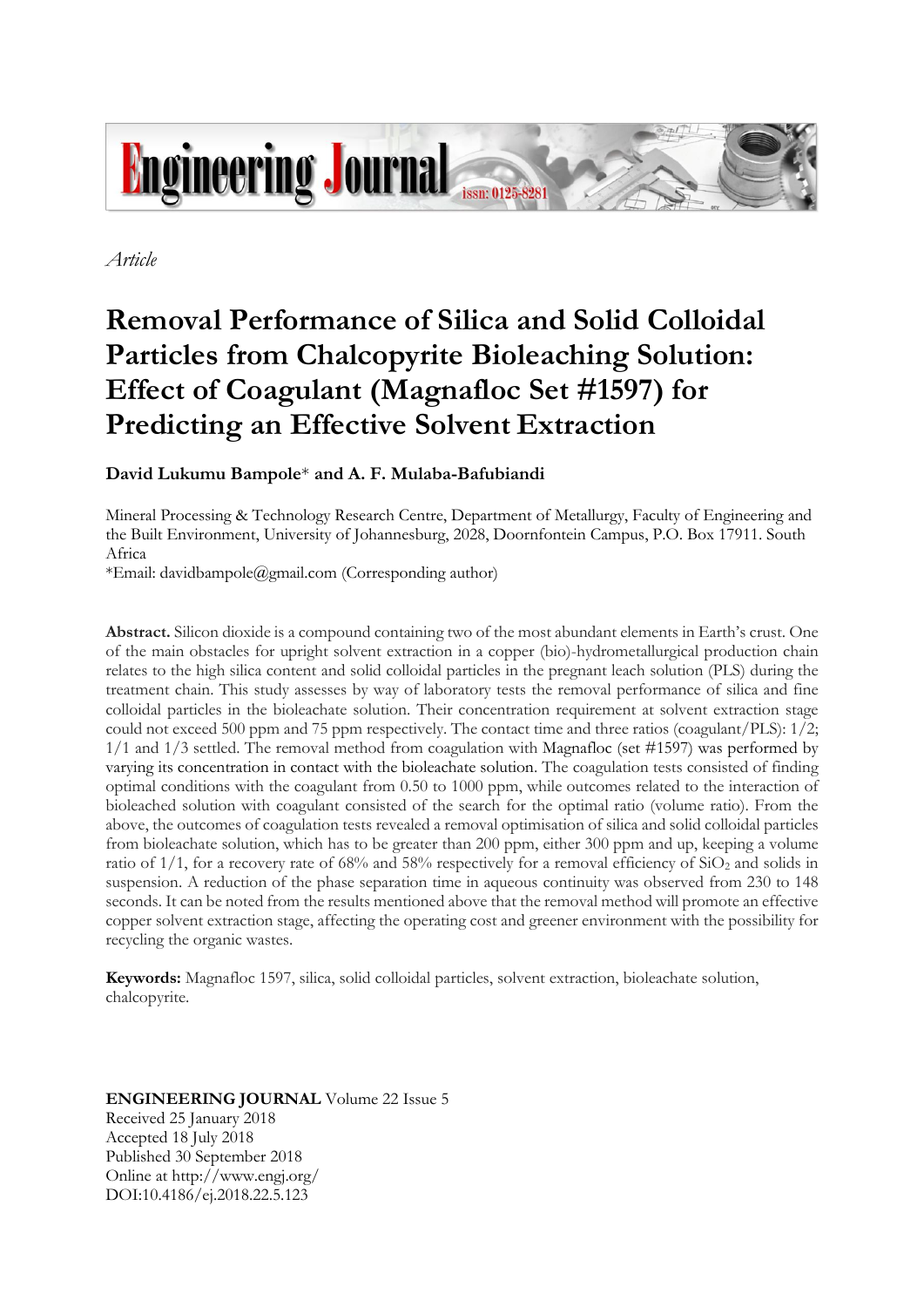# **Graphical Abstract**



LX: Leaching SX: Solvent extraction PLS: Pregnant leach solution

PDT: Phase disengagement time

TSS: Total solids in suspension Rpm: Revolution per minute Rdt or Rec: Yield of the operation AC: Aqueous continuity CA: Continuity in aqueous phase OC: Organic continuity CO: Continuity in organic phase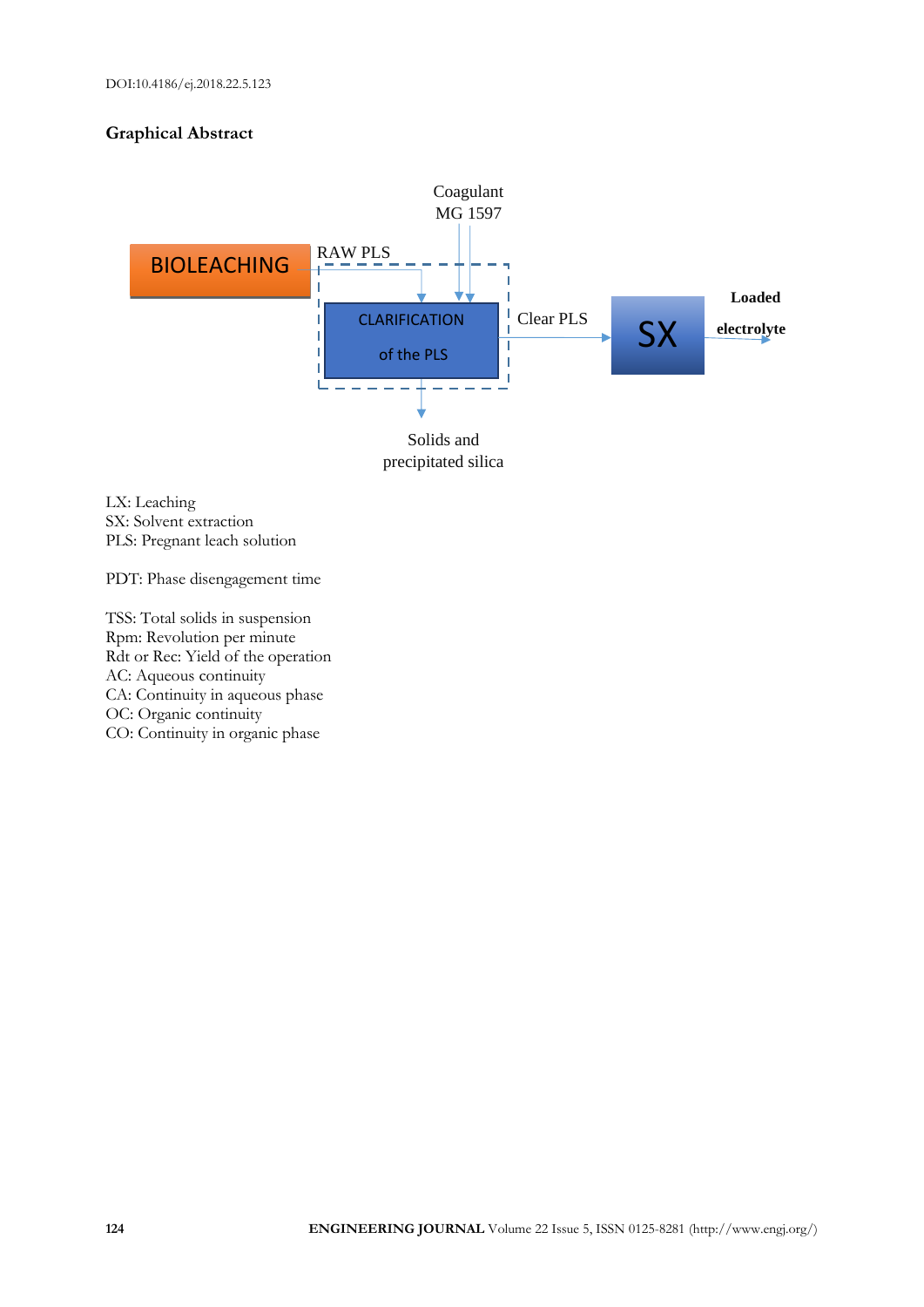## **1. Introduction**

The question is, why are scientists (metallurgists/chemists) continuing to use hazardous chemicals for recovering metals in the twenty-first century? The new challenges of this century are to promote green industry and to promote sustainable development to protect the future generations. The use of biohydrometallurgical aspects is one of the major assets related to the relevant technologies [1]. However, it known that a typical copper bio-hydrometallurgical proceeding consists of a bioleaching process, giving a pregnant leach solution (PLS) with various metals contained in the ore, a solid liquid separation of residues and a solution rich in copper (decantation), purification, to separate the various metals and, finally, precipitation of the base metal in a metallic state by electrodeposition (EW). Indeed, solvent extraction (SX) of nonferrous metals from a broadly acidic aqueous solution is characteristically achieved by means of a hydroxyoxime extractant [2, 3, 4, 5]. This signifies that copper SX was often selected to process oxide ores, which were considered to be waste [6, 7].

Recently, the sulphide ores were discovered to also be bioleached in the presence of acidophilic microbiota. This finding led to an ample portion of the worldwide copper production being changed to SXbased routes, with a sense of balance regarding primary sulphides being concentrated and ready for smelting (intensive energy). Plenty of expertise and machinery has been established for the conventional leaching of recalcitrant sulphide ores. Unfortunately, this is not cost effective and has more of an ecological footprint [1]. Furthermore, sulphide or oxidised copper ores are constituted in their global matrix with silicate ganguebearing ores, clay ores, feldspar (K Al Si<sub>3</sub>O<sub>8</sub>) or biotite H<sub>2</sub>K (Mg, Fe), 3Al (SiO<sub>4</sub>)<sub>3</sub>) solution of ions such as  $Cu^{2+}$ ,  $Al^{2+}$ ,  $Mg^{2+}$ , Fe<sup>2+</sup> and K<sup>+</sup>. It is observed concomitantly that the silica passes into the solution in colloidal form. The latter has experienced an increase in the concentration of sulfuric acid and colloidal silica in the solvent extraction process.

Because of loaded electro-negativity at the surface and suspension stability, colloidal silica does not sediment. It polymerises according to the temperature and the nature of the medium. The silica hydrolysed during the polymerisation can precipitate in the form of "emulsion stables" at the interphase during solvent extraction. The presence of this crud organic interface, in or on the surface, reduces the useful volume of the settler, which can increase turbulence and cause losses during the organic phase by entrainment within the electrolyte and/or raffinate. If the cruds begin to migrate from one stage of the circuit to another, this scenario happens because of the contamination of the electrolyte [8, 9, 10].

Several research works have reported on copper extraction [11, 12], but limited data have been gathered on methods of monitoring cruds or minimising the crud formation mostly using organic reagents to meet the relevant requirement of green and clean separation technology for environmental liabilities and sustainable development [13].

This paper, therefore, proposes a possible method to substantially minimise the harmful effects of these two impurities (silica gel and solid colloidal particles), a solvent from a copper bioleachate as well as reduction in the time of disengagement of the phases.

### **2. Materials and Methods**

#### **2.1. Sample Collection and Methodology**

The chemical and mineralogical analysis of our bulk sample was performed using instrumental analysis methods. The bulk sample, which was leached in the presence of native mesophilic strains originating from the sulphur and iron bacteriogenic rock sample used in this work, was collected in DR Congo (Kamoa orebody). The X-ray diffraction (XRD), Atomic absorption spectrometry (AAS), Fourier transform infrared(FTIR) and X-ray flurioresence (XRF) data confirmed that the rock sample was broadly constituted with a silica matrix bearing copper in the form of chalcopyrite with a great amount of silica, as mentioned below. XRD analysis was employed for qualitative examination of the two samples, and the profiles compared with those published in literature related to Katanga Copperbelt mineralisation. Identification of minerals in the bulk samples was achieved substantially and with a careful approach regarding the peak position and intensities in comparison with the spectra from drafted powder diffraction data for minerals and/or powder diffraction search minerals. The FTIR analysis confirmed the results as mentioned below. Some characteristics of the coagulant and wash/diluent were designed by atomic absorption spectrometry (AAS) and induction coupled plasma spectrometry (ICP). The SEM-EDX analysis of the procedure used in this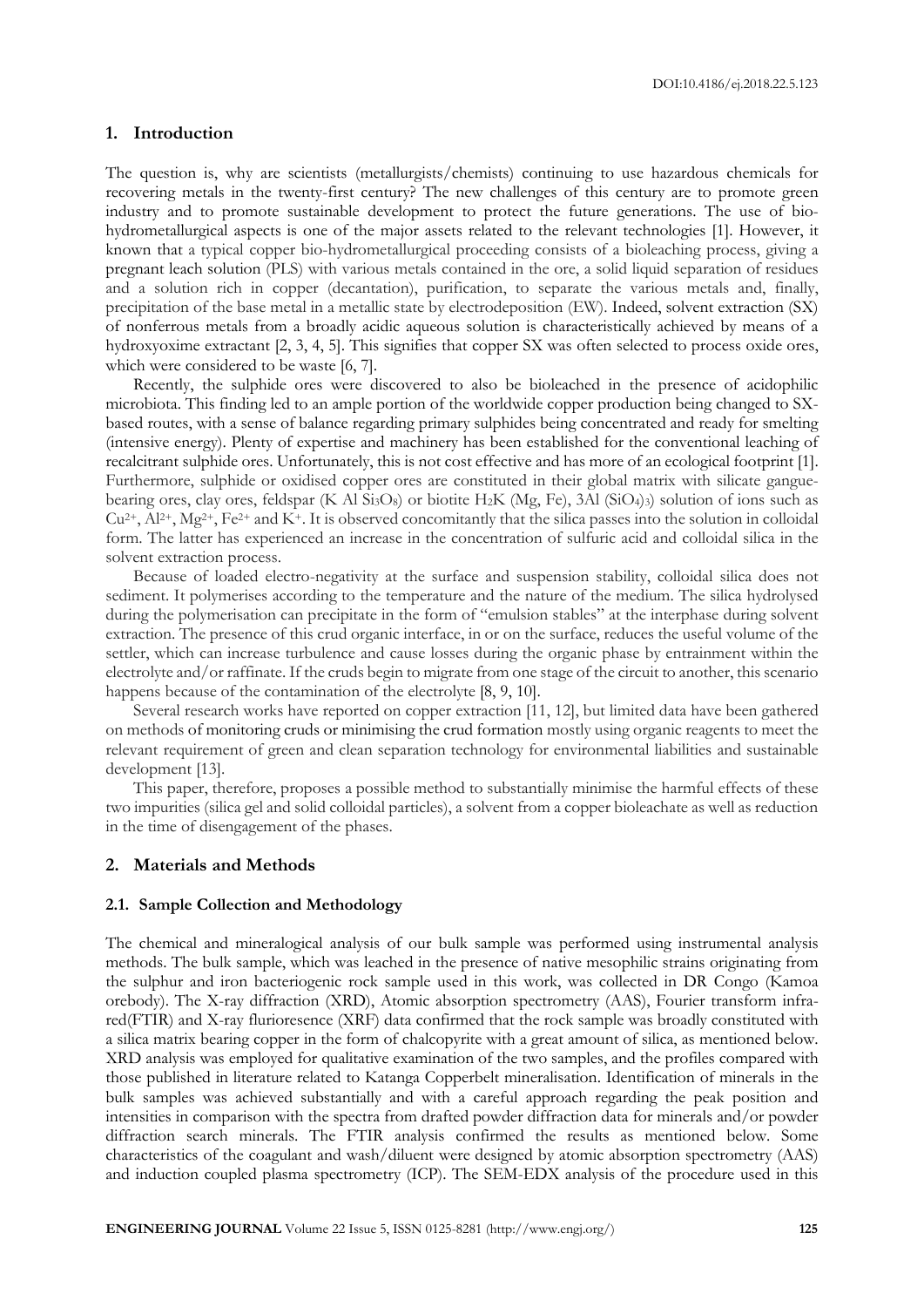work is the classical method found in several works of literature. Additionally, we opted to use the coagulant Magnafloc 1597 with the properties mentioned below.

#### **2.2. Properties of Coagulant, Diluent and Copper Bioleachate Solution**

The preparation of the coagulant used for solid colloid removal study is the Magnafloc set #1597 manufactured by BASF (MG1597). The characteristics of the further coagulant are summarised in Table 1.

Table 1. Characteristics of coagulant Magnafloc 1597.

| Name<br>coagulant<br>Οf                  | state<br>Physical | nitial<br>concentration | rate                 |
|------------------------------------------|-------------------|-------------------------|----------------------|
| $F \cap \overline{D}$<br>50<br>Magnatioc | _10u1d            | 50%                     | $\bigcap$ 10.<br>1.U |

The optimal conditions of the coagulant, as well as the determination of the rate of total solids in suspension, have been performed as per conventional protocols, as observed in many works of literature. On the other hand, the characteristics of the bioleachate solution, which related to the coagulant, are indicated below as per the results obtained. The operating conditions set during the coagulation tests are as follows: settling time 45 minutes; variation of the dose of Magnafloc #1597: 0; 50; 100; 150; 200; 250; 500 and 1000 ppm; PLS volume: 500 ml; shaking operations: 150 rpm before the addition of the coagulant dose and 80 rpm after the addition of the coagulant. Shaking operations: 150 rpm, during 15min, for destabilising fine particles and silica that are in the PLS which will be fed at SX. The impact of PLS treatment with MG1597 on phase disengagement time in both continuities will be also observed in this work approach.

*Some calculations:*

*The calculation of total solids in suspension (TSS)*

$$
TSS\binom{mg}{L} = \frac{(m1 - m0) \cdot 10^6}{V} \tag{1}
$$

m0: mass of the filter paper, in grams (g); m<sub>1</sub>: mass of filter paper and the dried residue, in grams; V: the volume of the sample to be measured, in millilitre (ml).

Depending on the nature of the solid colloidal particles and their interaction with the aqueous solution, i.e. their cations exchange. According to the Schulze-Hardy theory, the efficiency of coagulation C is proportional to the Z valence of the cation [14]. Expressed as:

$$
C = kZ^{-6} \tag{2}
$$

with C: effectiveness of coagulation; Z: valence of the cation; k: proportionality constant.

In general, for the coagulant to disperse in the aqueous solution and obtain a homogeneous distribution before any precipitation of hydroxide requires strong agitation over a short time or, in other words, using a very high-speed gradient. In a turbulent regime, the velocity gradient is defined by the formula:

$$
G = (P V)^{1/2} \tag{3}
$$

with G: average speed gradient (S-1); P: dissipated mechanical power (W); V: volume occupied by the fluid  $(m^3)$ ; μ: dynamic viscosity (Pa.s).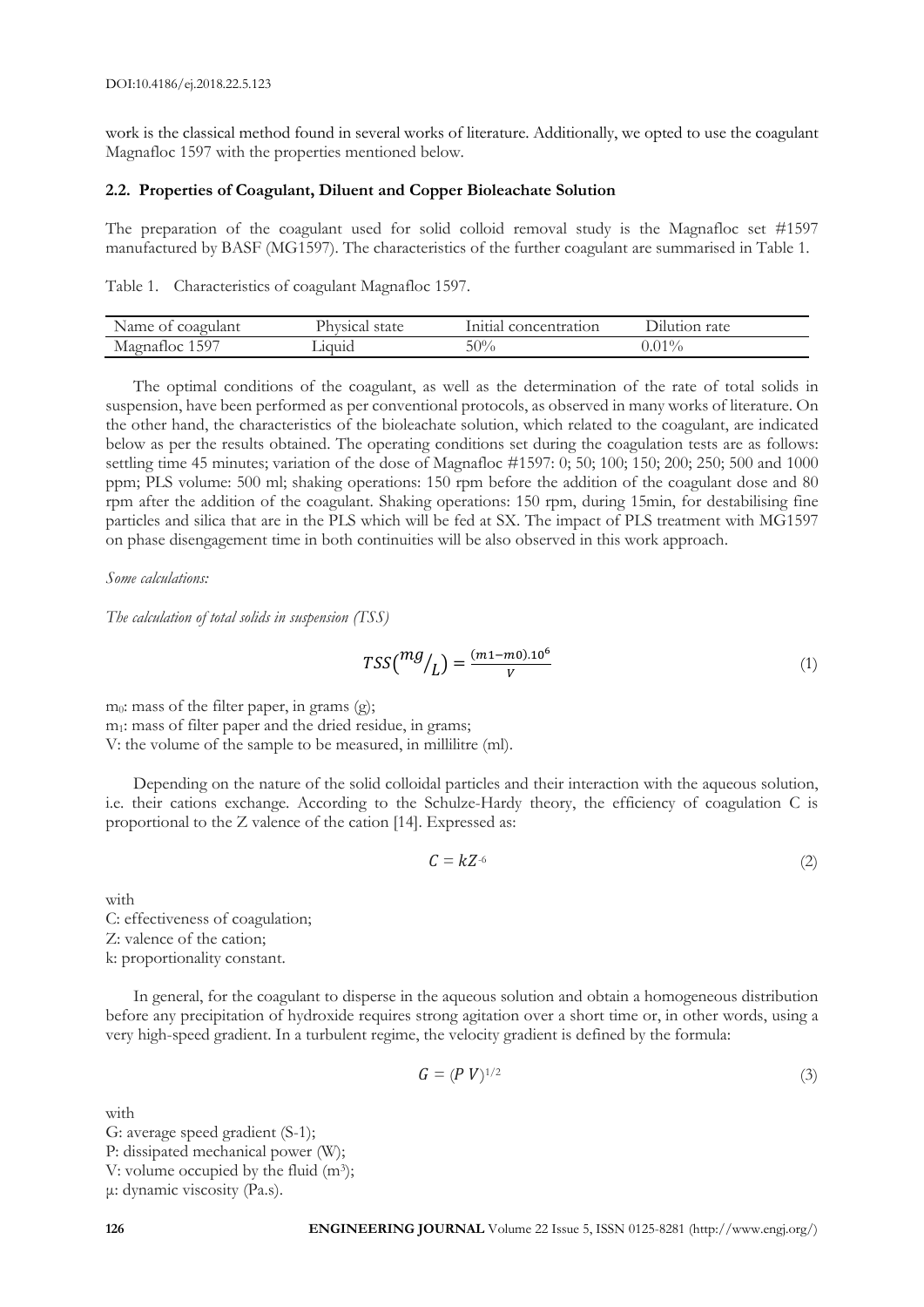Aggregation is done through three successive phenomena: hydrolysis (formation of metal hydroxide radicals), coagulation and flocculation [15].

The zeta potential remains negative as the general charge of colloids. It gives the level of mutual interaction of colloids and is measured by electrophoresis [15].

$$
pZ = k. \mu \varepsilon. \ me \tag{4}
$$

with

pZ: zeta potential (V);

k: function of the diameter of the particle and the thickness of the double layer;

μ: dynamic viscosity (Pa.s);

ε: dielectric constant of the medium.

This relationship exists between electrophoresis and the zeta potential to determine the latter. A device for direct measurement of potential exists and is called a zeterameter.

#### **3. Results and Discussion**

#### **3.1. Characteristics of the Bulk Sample**

Figure 1 shows the mineralogical analysis of a silica matrix with pyrite predominance, in which copper is found in the form of chalcopyrite (CuFeS2). In addition, the following minerals were present: crystal calcite, bornite, copper, cobalt silicon sulphide, magnesite, potassium carbonate cristobalite and dolomite (CaMg (CO3)2, and silica or quartz as gangue. Chalcopyrite being enclosed in pyrite and silicate, moderately than designed a solid-solution which was structurally well definite. This was not really valuable to the pure bioleachate solution. However, by grinding, chalcopyrite can be separated from pyrite and silicate theoretically [16]. It can be mentioned that silica remains the abundant mineral and a major challenge in copper hydrometallurgical processing, pyrometallurgy and even in casting [17, 18, 19]. The magnesite phase has also been identified and its presence is due to the dolomitic nature of the overall matrix [19]. Figure 2, related to the FTIR analysis, shows the evolution of wavenumbers as a function of transmittance. This confirms, as indicated, that the Al-OH and Si-O turn out to be the main functional groups observable, in the range of around 500 cm-1 and 1000 cm-1 . Intensive peaks at 1000.20 cm-1 were due to the Al-O-Si stretching the vibrations bond [20]. The band occurring at 796.83–777.83 cm-1 was caused by inter-Si-O-Si tetrahedral bands stretching with SiO<sub>2</sub> and the hydroxyl band of gibbsite [21, 22]. However, Table 1 shows that Si, Fe, Al, Mg and Ca were minerals that had a major presence for both campaigns. The percentages of the major components were as follows: Si, 40.09%; Fe, 27.4%; Al, 12.79%; S, 11.10%; Mg, 3.4%; Cu, 5.2% and Ca, 0.42%. The presence of cobalt was low, but this does not mean that there is no cobalt inside the Kamoa mineralisation sector. This is due to the complexity of the Kamoa mineralisation, because cobalt is normally extracted as a by-product of copper. The high presence of silica and iron might have hindered the extraction of copper, however, this work focused attention on dealing with the silica content and solid colloidal particles after a simple iron removal.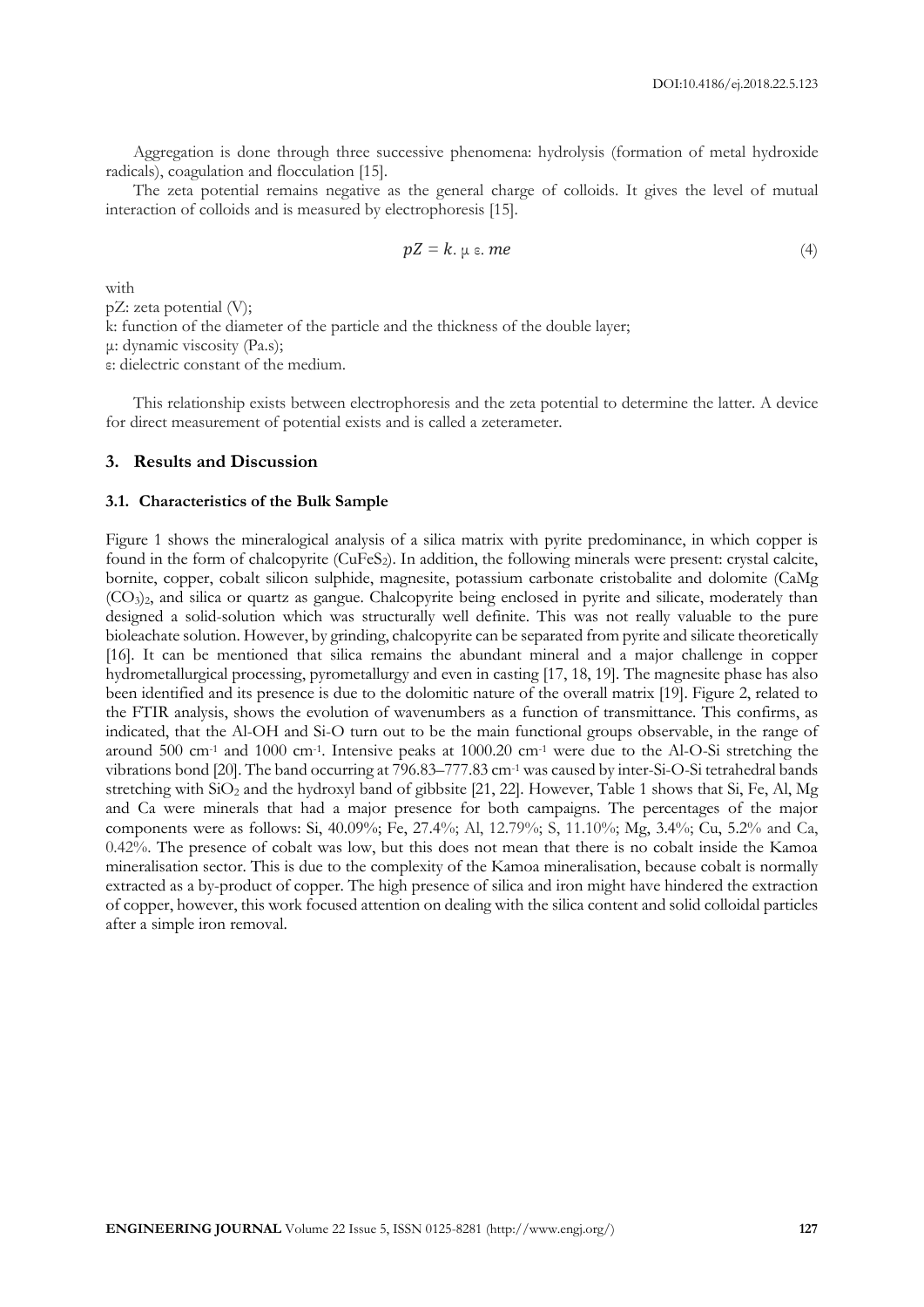

Fig. 1. The matrix model of dolomitic-siliceous pyritic bearing copper sulphides.



Fig. 2. Evolution of wavenumbers as a function of transmittance.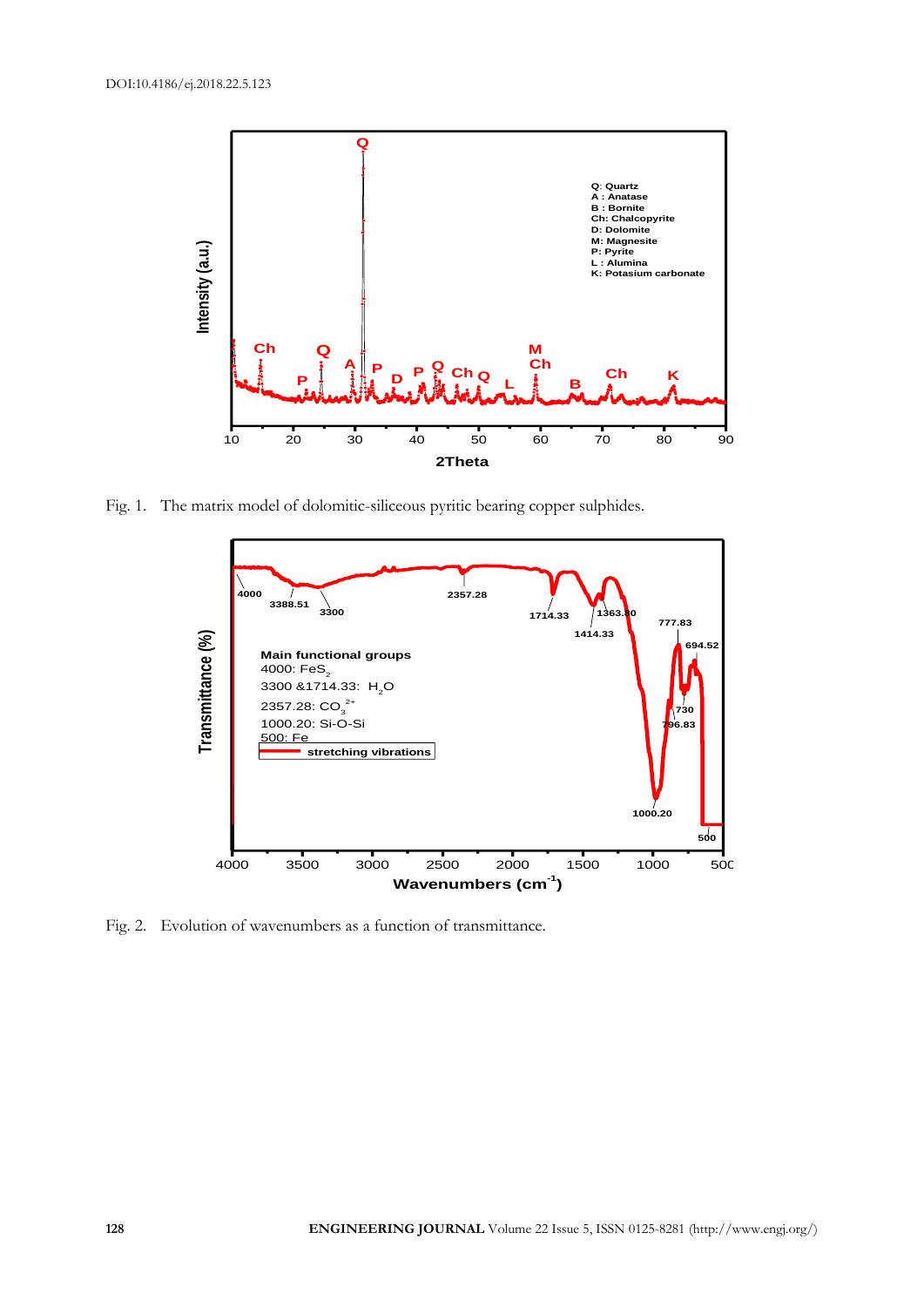

The XRF outcomes in Fig. 3 show the chemical composition.

Fig. 3. Chemical composition.

This Table 2 mentioned shows the chemical composition of the bioleachate solution used.

Table 2. Characterisation of the bioleachate solution.

| content<br>Metal                           | یں ر         | بخت   |    | $\rm SU$        | $\sqrt{1 + 1}$<br>. |
|--------------------------------------------|--------------|-------|----|-----------------|---------------------|
| cent<br>،mبn<br><u>ы.</u><br>$\sim$<br>. . | 4904<br>4.08 | 0.001 | ◡◡ | $\Delta$<br>T.V | 168                 |

# **3.2. Effect of the Dose of M1597 on the Precipitation of Colloidal Silica**

The results related to the chemical analysis of the samples taken from the clarified solutions with the different doses of MG1597 coagulant are given in Figs. 4 and 5.



Fig. 4. Effect of coagulant dose on SiO<sub>2</sub> precipitation in PLS (SX1).

**ENGINEERING JOURNAL** Volume 22 Issue 5, ISSN 0125-8281 (http://www.engj.org/) **129**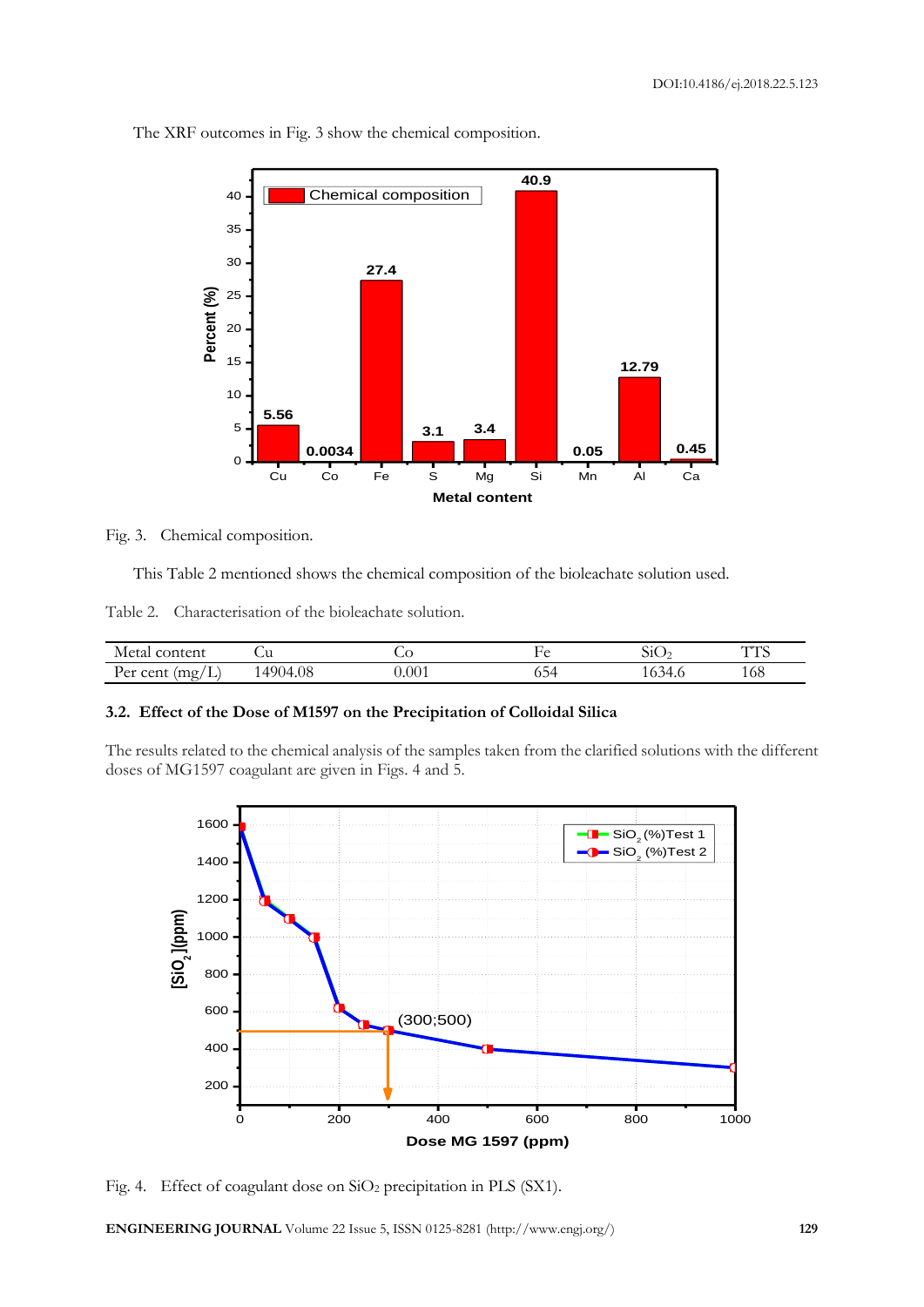

Fig. 5. Curve showing  $SiO<sub>2</sub>$  removal yield versus dose of MG1597 coagulant.

When carrying out the clarification operations, a clear liquid is normally expected, liberating suspended particles. By observing the results of Figs. 4 and 5 from parameters set during the coagulation tests, it can be noted that the concentration of the colloidal silica in a fertile solution does not decrease, even after a settling time of greater than 10 minutes when no coagulation agent is used, with a dose of 0 ppm of MG1597, the total amount of silica is found in the overflow after 45 minutes of settling. From the theory seen in the first part of this work, it is believed that, in the presence of a silica, which is in colloidal or dissolved form, as the dose of MG1597 increases, the silica content in the treated solutions decreases further, reaching concentrations of less than 500 ppm, the maximum concentration at which silica starts to make a problem SX. The work carried out by references [23, 24] proposes that the cruds formation leads to decreased washing effectiveness, lower phase dislocation, commotion of the interfacial monitor at the settler of the extractor, and so on. In Fig. 4, the curves (Test 1, Test 2 and Test 3) show the tendency of solutions after treatment of PLS at different doses of MG1597. The three curves are similar, and their paces are such that, at low doses of the coagulant, a significant decrease in colloidal silica up to the dose of 250 ppm (dose precipitating 1020 ppm of SiO2) is reported. Beyond this dose, the curves tend to become rapidly parallel to the abscissa axis, so there is no more significant improvement beyond this dose. By making the intersection of the line  $y =$ 500 with the mean of the curves Test 1, Test 2 and Test 3 (Fig. 4), we find the point (300; 500). These coordinates mean that a minimum of 300 ppm of MG1597 is required for the concentration of silica remaining in the PLS to be 500 ppm. According to references [25, 26], Silica in all its forms tends to cause a slow phase separation, generates an instability of the phases and increases the formation of cruds. The concentration from which it becomes harmful to the solvent extraction is about 500 ppm [25]. These results are substantial, taking into account the coagulant concentration used that will affect the operating cost and the related environmental cost in relation to the process used. Thus, these results compared the studies carried out by reference [27], who obtained an effective silica removal yield (80–90 %) by adding soluble magnesium compounds (1500 ppm) to the effluent. Additionally, they found in 2013 [28] that, using aluminum salts (2500 ppm), a silica removal rate of 90% with pH control was obtained. Without pH regulation, with (2500 ppm) as the coagulant concentration, a silica removal rate of 76% was obtained with PANS-PA2. On the other hand, different earlier studies showed the addition of a coagulant to support silica removal during the softening process [29], yet, there is no agreement on whether coagulant addition noticeable increases silica removal. However, reference [30] believes that the addition of ferric chloride and aluminum salts only slightly improves silica removal through the softening process. However, it is believed that polymers can be synthesised inexpensively and without issue some by-products during polymerisation [31]. Our results are substantial because two coagulation stages can be performed with the same concentration for great results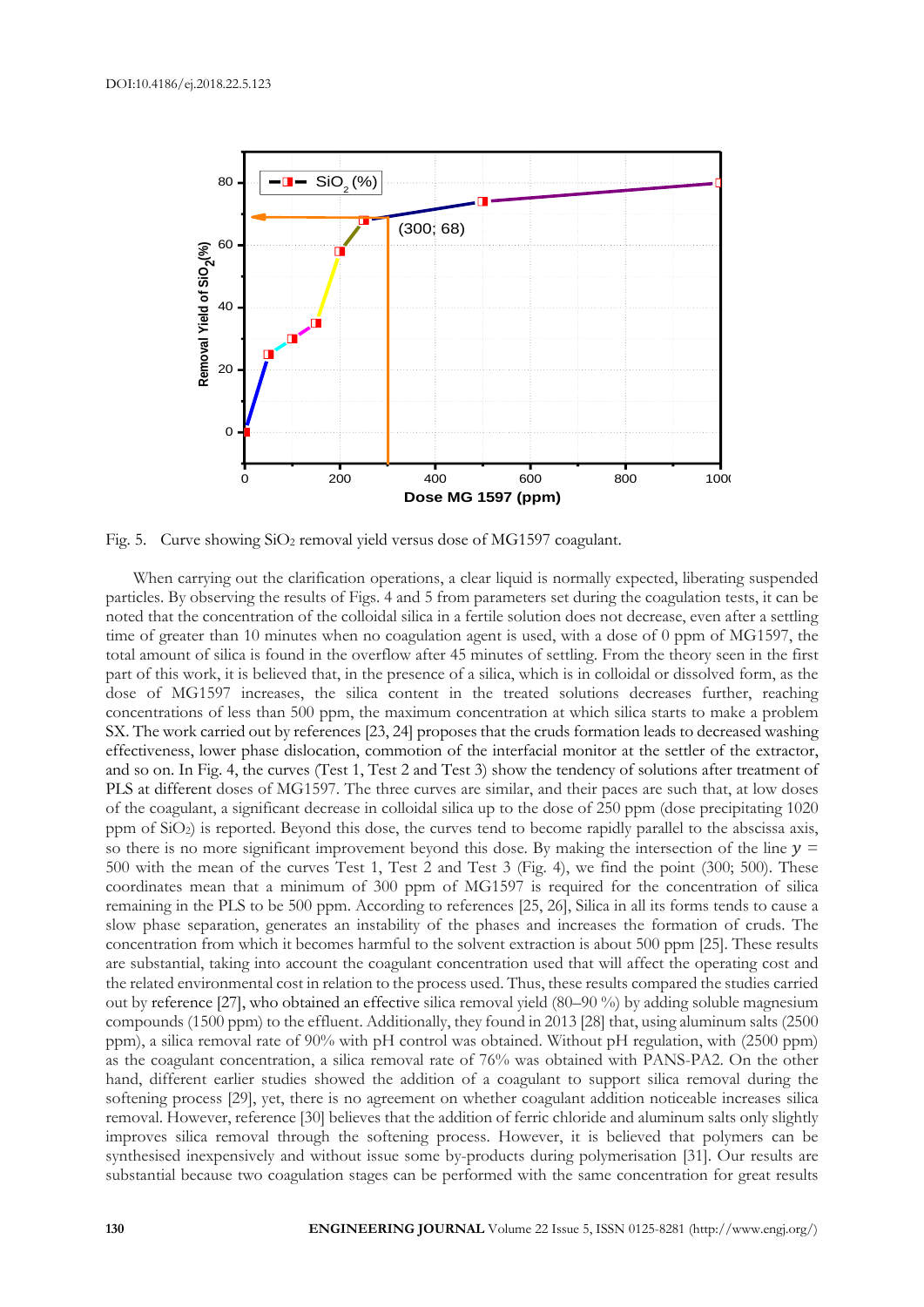and will never reach the concentration used by earlier studies. However, 300 ppm is an effective coagulant and fulfils the requirements.

#### **3.3. Effect of the Coagulant Dose on the Stability of Solids in Suspension**

The TSS results before and after treatments of copper bioleachate PLS by different doses of MG 1597 coagulant are presented in Figs. 6 and 7.

The graphical representation of these results shows the dose MG1597 that acts effectively on the solid particles contained in the PLS, acting either on the zeta potential of the colloidal particles or by compression of the double layer of Stern.



Fig. 6. Effect of MG1597 dose on destabilisation of solids in the bioleachate.



Fig. 7. Solid cumulative coil release rate of elimination of MG1597.

The PLS clarification yield changes in the same way for the three sets of coagulation tests (Figs. 6 and 7). Indeed, the solid removal efficiency increases rapidly (positive and large slope) in the dose range between 0 and 250 ppm (Fig. 6) and after 50 ppm, the slope emerges gradually however, from Fig. 6, this curve tends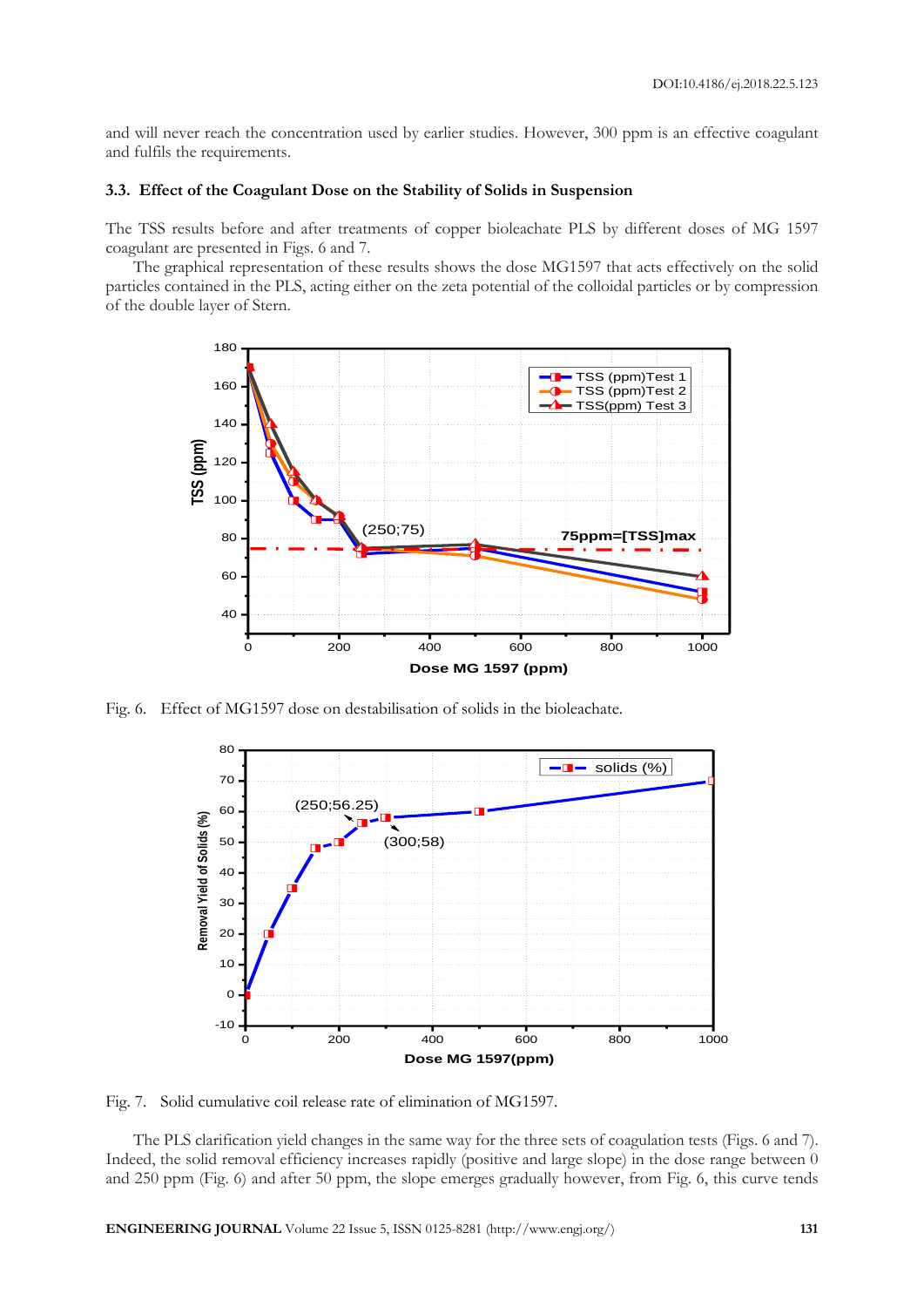to become zero when the coagulant dose increases. For example, at a dose of 50 ppm, the suspended solids remain about 100 ppm in the bioleachate solution. At 200 ppm, the figure for the total solids in suspension is 90 ppm, really close to the required limitation of 75 ppm. Finally, the point 250 ppm is assigned to exactly 75 ppm. It can be noticed that this change of slope means that it is close to the optimal dose. For minimising the related problems at solvent extraction, the rate of suspended solids can be acceptable between 50 and 100 ppm. In addition, the point 1000 ppm correlates with 60 ppm. It can be observed, comparatively, that the points with doses 250 ppm and 1000 ppm do not have a great difference in terms of outcomes. However, according to this work approach, it can be considered that the use arithmetic mean of these two values as the maximum concentration that must not be exceeded. From Fig. 7, by reasoning in the same way as in the previous point, it can be seen that 75 ppm in solid suspension corresponds with a coagulant dose of 250 ppm. So, hoping to have a solids level lower than 75 ppm in the copper bioleachate solution at the entrance of solvent extraction, the operator must use a dose of MG higher than 250 ppm. With 250 ppm of MG1597, the removal efficiency of suspended solids is equal to 56.25%. Using information in both Figs. 6 and 7. This signifies that, by using a dose of at least 250 ppm, remove 56.25% of solids from the PLS which will correspond with 75 ppm of TSS acceptable for efficient solvent extraction. In addition, as can be seen from Figs. 6 and 7, for all the coagulant doses, the TSS diminished with an increase in the coagulant dose, but rapidly started increasing up to 250 ppm. The last three coagulant dosages stabilised the suspended matters perfectly owing to their weights. That can be explained by the reduction of the TSS in the bioleachate treated.

However, it is of interest to mention that, for coagulant doses over 250 ppm, the suspensoids removal increased arithmetically as a result of the destabilisation of the flocs formed and became steady beyond 250 ppm because of the concentration and the extent of the coagulation. This signifies that the excess in coagulant governs a compression of macromolecular chains thereby decreasing active sites where the suspended solids are adsorbed. The main parameters leading the rate of orthokinetic coagulation are the concentration of coagulant and velocity gradient and exposure time applied. The degree of coagulation is ruled by all the abovementioned factors, which play a crucial role on the effect of macromolecular chain compression. However, the control of coagulation factors is indicated more for efficient coagulation. Furthermore, three scenarios can occur at copper solvent extraction if the TSS is higher than required: (a) an upsurge in phase disengagement times; (b) reduced capacity of the organic hydrophobicity; and (c) lessened coalescing facilities related to the organic phase due to the formation of cruds. It is also of interest to remember that the bioleachate solution before treatment contained 168 ppm of TTS. Compared with studies carried out by reference [32] relating to the of highest TSS removal efficiencies of PAC, FS, and FC respectively different commercial coagulants gained, at 2 g/L of coagulant added, a removal yield of 38%, 38%, and 47% respectively. According to the findings of the studies led by [33], the maximum performance for TSS removal that was gained at a 2.5 g/L dose of PAC, by alum at 1.5 g/L dose of FS at 2.5 g/L dose of FS, were 39.14%, 58.37% and 35.58% respectively.

# **3.4. Effect of Coagulant Dose, Silica [SiO2] Concentration and Solids Content (TSS) on the Phase Separation**

The experimental results of the phase disengagement tests performed before and after the coagulation tests are given in Figs. 8 and 9.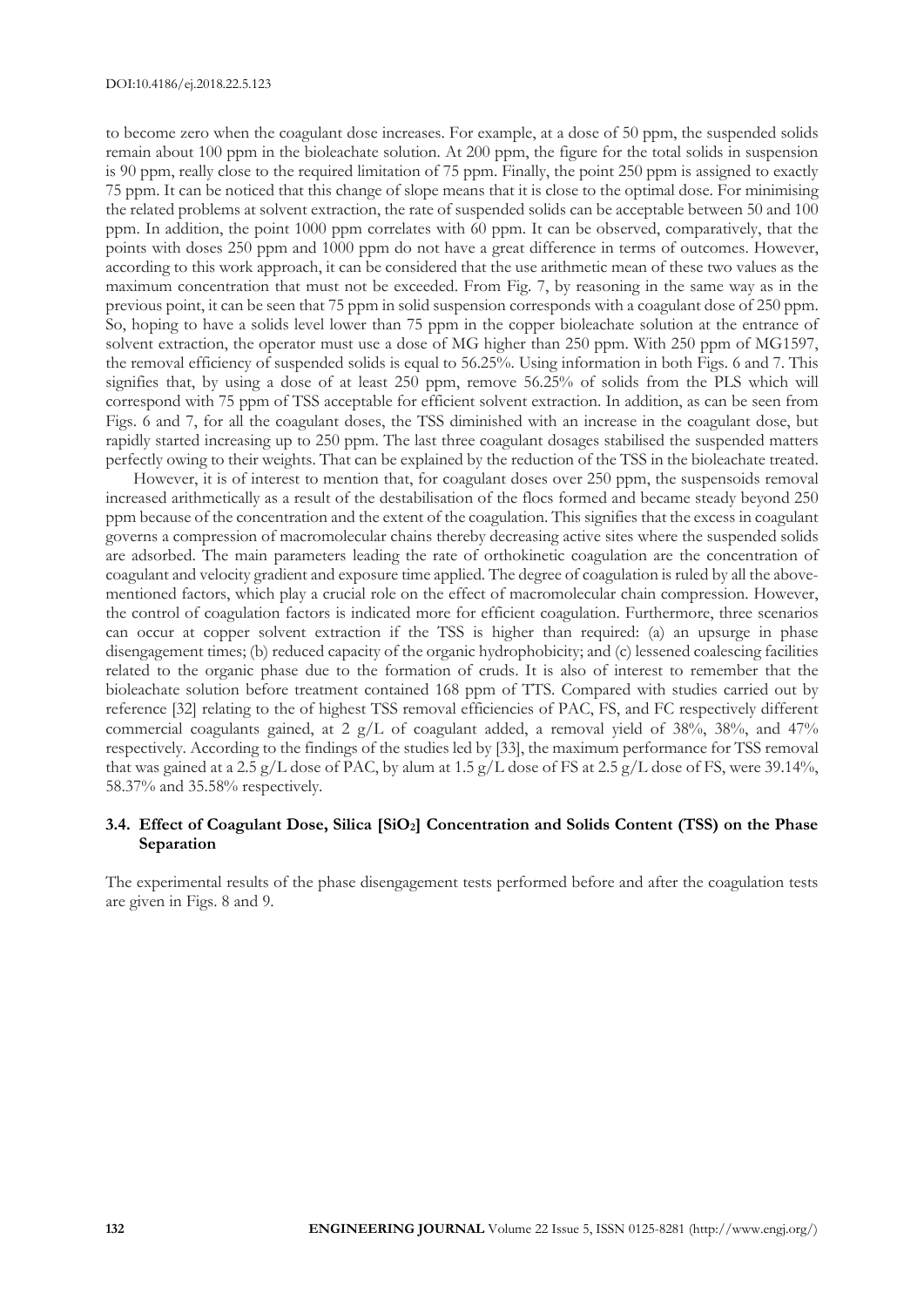

Fig. 8. Effect of the MG1597 dose on the disengagement of aqueous continuity phases (CA PDT).



Fig. 9. Effect of colloidal silica concentration in PLS on organic continuity disengagement.

Analysis of the results identify a decrease in the phase disengagement time with an increase of the coagulant dose in the two continuities, but this decrease is visible in the aqueous continuity. The phase separation time in the aqueous continuity decreases with the decrease of silica content in the aqueous phase (Fig. 8). The presence of silica in bioleachate does not significantly affect the disengagement of phases in organic continuity (Fig. 8). The solids content in the PLS has a much greater effect on the phase separation time in the aqueous continuity than in the organic continuity. This observation is in accordance with the work performed by [34, 35]. Indeed, for a lengthy period, a high solids content in the PLS (Fig. 8, Fig. 9) was reported. Already observable at 105 ppm in the PLS, the solids in suspension start to slow the phase separation and the time exceeds the 180 seconds recommended for good operations during the solvent extraction. Furthermore, by comparing the figures taken in pairs, or the pairs (6 and 7) and (8 and 9), it is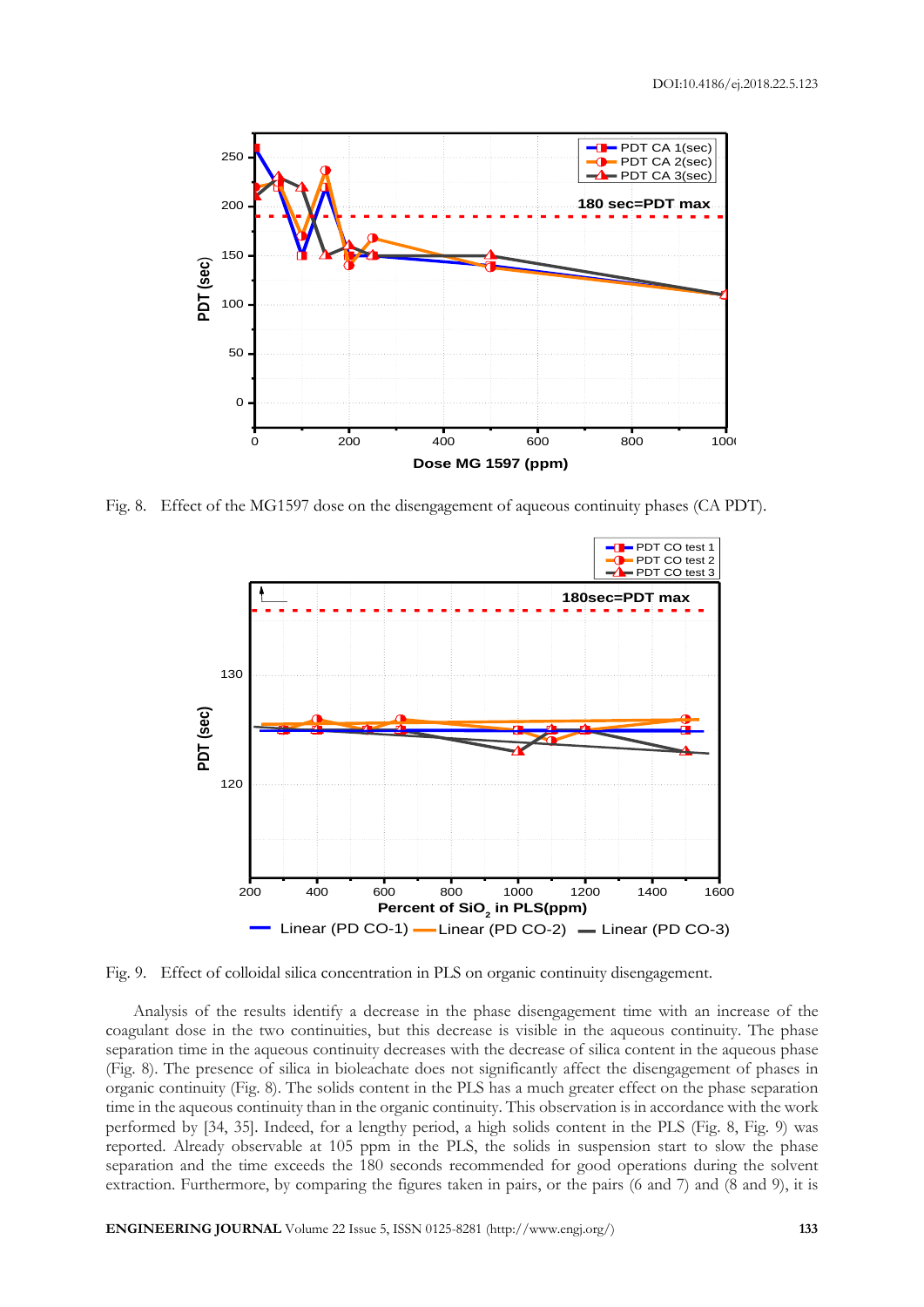noticed that the shape related to the corresponding curves is similar. It can be confirmed that fine particles in suspension and colloidal silica contained in the aqueous phase are also responsible for the slowing down of phase separation to solvent extraction. However, our findings compared with studies carried out by [36] with a pregnant leachate solution containing 2000 ppm of TSS by using rheomax® DR 1050, senfloc® 2660 and brontë 103 respectively. It was noted that, under optimal conditions, set flocculant /aqueous or ratio of 1.5 with a a dose of flocculant of 116.28 g/t, the residual concentrations of total suspended solids in the leachate solutions were 1196 ppm, 928 ppm and 954 ppm respectively. The phase disengagement times (PDT) for organic continuous diffusion were 70, 60 and 80 s respectively. They noticed that copper recoveries were 97.63%, 95.13% and 98.98% with rheomax® DR 1050, senfloc® 2660 and brontë 103 respectively. It can be noted that in their studies, the low residual suspensoids were referred to be low 1000 ppm (working industrial conditions) but not the norms as mentioned above ( $\leq$ 75 ppm) and  $\leq$ 50 ppm [36]. This difference with our findings is also related to the physical characteristics of the TSS and the paradigm of the required concentration for TSS removal. The comparison of our findings with those of reference [36] shows that their results are still critical, based on cruds formation, which can occur after solvent extraction (stripping and electrowining) depending on the TSS and silica concentration required for efficient SX. However, their phase's disengagement time were better than the phase disengagement time obtained in our experiment. Additionally, both PDT were in the time required as per the norms, which must not be longer than 3 minutes in general. The medium 120 minutes and the least 60' [37].

# **3.5. Effect of Temperature on Phase Separation in Aqueous Continuity and Phases Ratio**





Fig. 10. Effect of temperature on phase separation in aqueous continuity.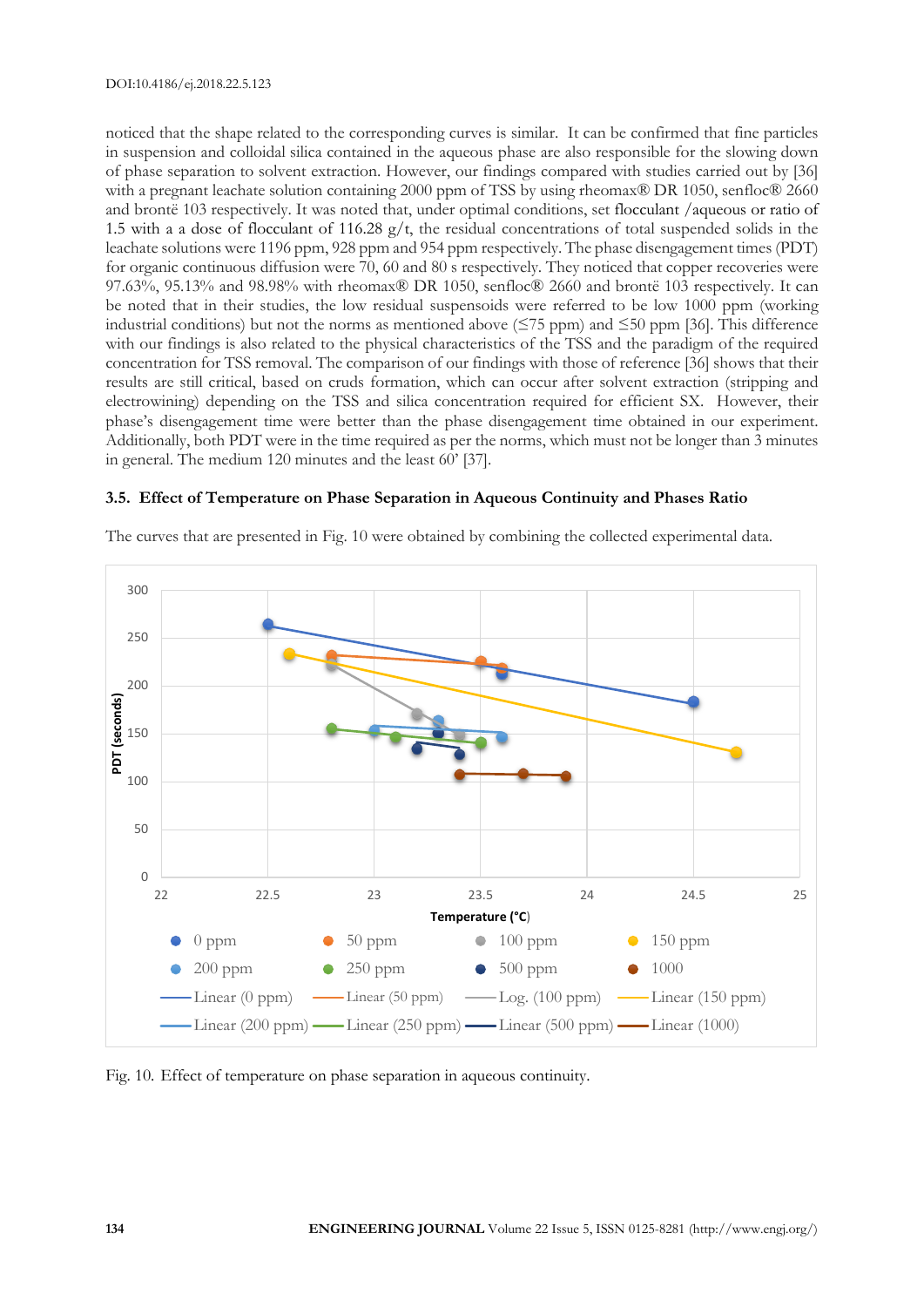

Fig. 11. Effect of coagulant: aqueous phase ratio on the removal of silica from aqueous solution. MG 1597 (300 ppm).

Figure 11 shows the difference in phase separation time for samples that have been treated with the same dose of coagulant is noted. Indeed, these differences in terms of phase separation times can have two causes: on the one hand, the difference in silica concentrations (solids level) in the various samples [38], and, on the other hand, the difference in temperatures during the solvent extraction. Figure 10 shows how higher temperatures involve a short separation of the phases, i.e. the viscosity of the mixture decreases with increasing temperature. By extrapolating the data, too short phase disengagement times by solvent extraction at temperatures above 25 °C can be predicted. Figure 11 shows that the phases ratio of  $1/1$  with 68% of silica removal with the coagulant dose of 300ppm was the best compared to the phases ratio of 1/2 and 1/3. This observation is in accordance with the studies carried out by several authors [39, 40]. This signifies that the intensification of the hydrophobic exchanges due to phase ratio reasons an increased zeta potential values with a certain phases ratio which affect the destabilisation of silica.

# **4. Performance Analysis**

Performance analysis enabled assessment of the technical performance, which was provided in this work. Table 3 compares the performance of MG 1597 coagulant on the clarification of PLS in terms of yield.

| #             | Criteria                            | <b>Treatmentwith MG1597</b>    |
|---------------|-------------------------------------|--------------------------------|
| 1             | Yield of silica removal             | $68 > 50\%$                    |
|               | from bioleachate $(\%)$             | $[SiO_2]$ < 500 ppm            |
|               | Recovery of colloidal solids $(\%)$ | $58.82 > 50\%$                 |
|               |                                     | $[TSS]$ < 75 ppm               |
| $\mathcal{Z}$ | Enhancement of PDT in AC            | From 245 to 144 seconds        |
|               | (at 25 °C                           | Either $(144 \le 180$ seconds) |

Table 3. Comparison of the performance of MG 1597 coagulant.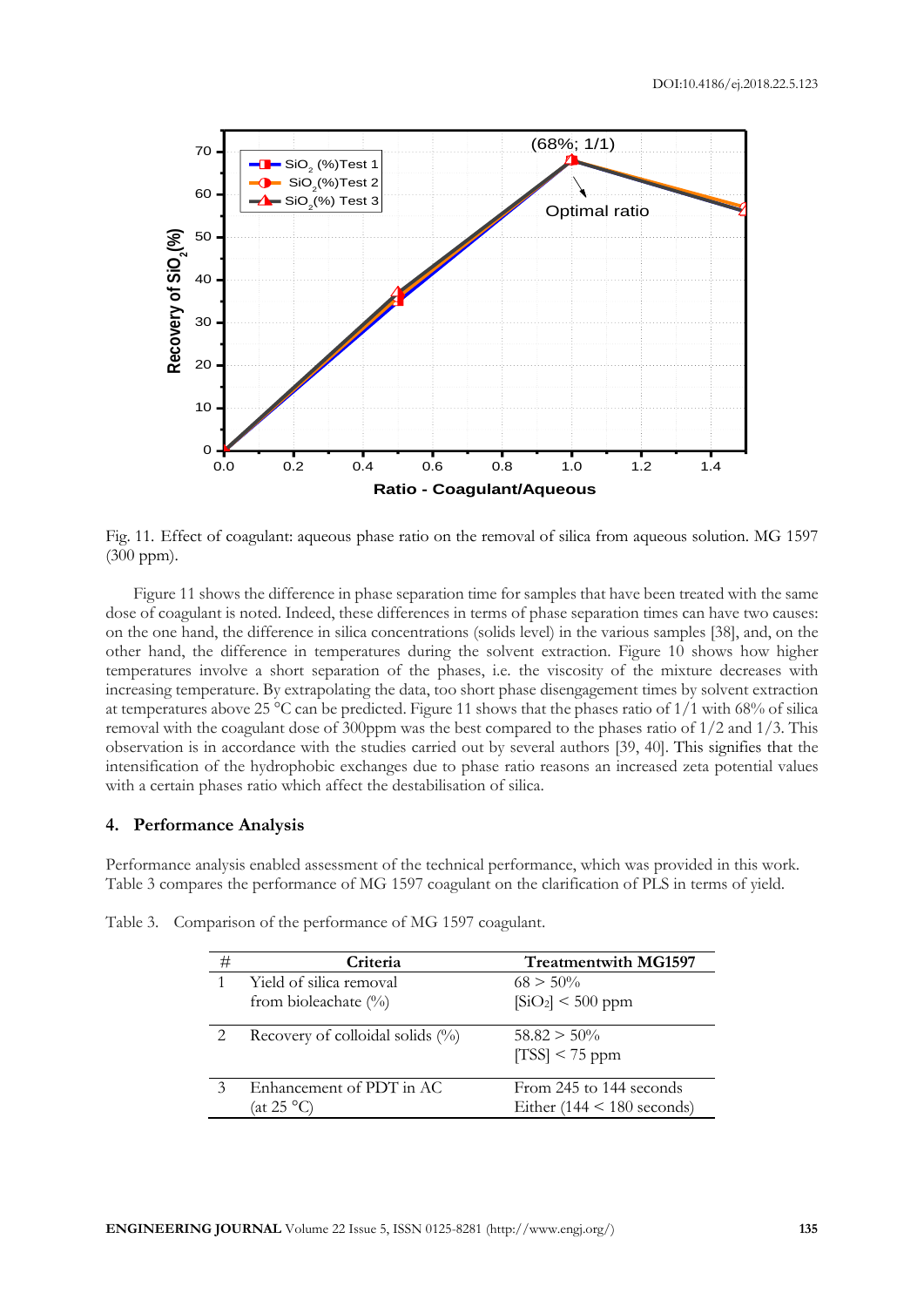

Fig. 12. Superposition of curves (Rdt SiO2, Rdt TSS and PDT AC as a function of dose MG1597) with limited values.

Figure 12 shows in a nutshell, the results of all the figures in this work. It is a superposition of the graphs presented in the coagulation part. It allows defining of the area in which we must work to minimise the effects of silica and fine particles. The optimal dose is found in this area and it will also depend on economic parameters. It will be retained at the end of this study of destabilisation of suspended particles using coagulant as MG1597 that deals with silica and solid colloidal particles, which is in two forms: the dissolved form and the colloidal form [36]. The coagulation tests shed light that, each time varying the dose of the coagulant, the problem related to the colloid clearance could be solved largely by treating PLS with the coagulant and with a dose of MG1597 greater than 250 mg/L, as per the rating requirement for effective solvent extraction: a solids content in suspension of less than 75 ppm in the aqueous phase; a content of less than 500 ppm in the copper sulphate solution. A phase separation time of less than 180 seconds in phase's continuity. Figure 13 shows the pollution of cathodic copper from polymerisation reaction originated from colloidal particles and silica present into pregnant leach solution at copper solvent extraction.



Fig. 13. Physical aspect of cathodic copper when solid colloidal particles and silica are present in aqueous solution at copper solvent extraction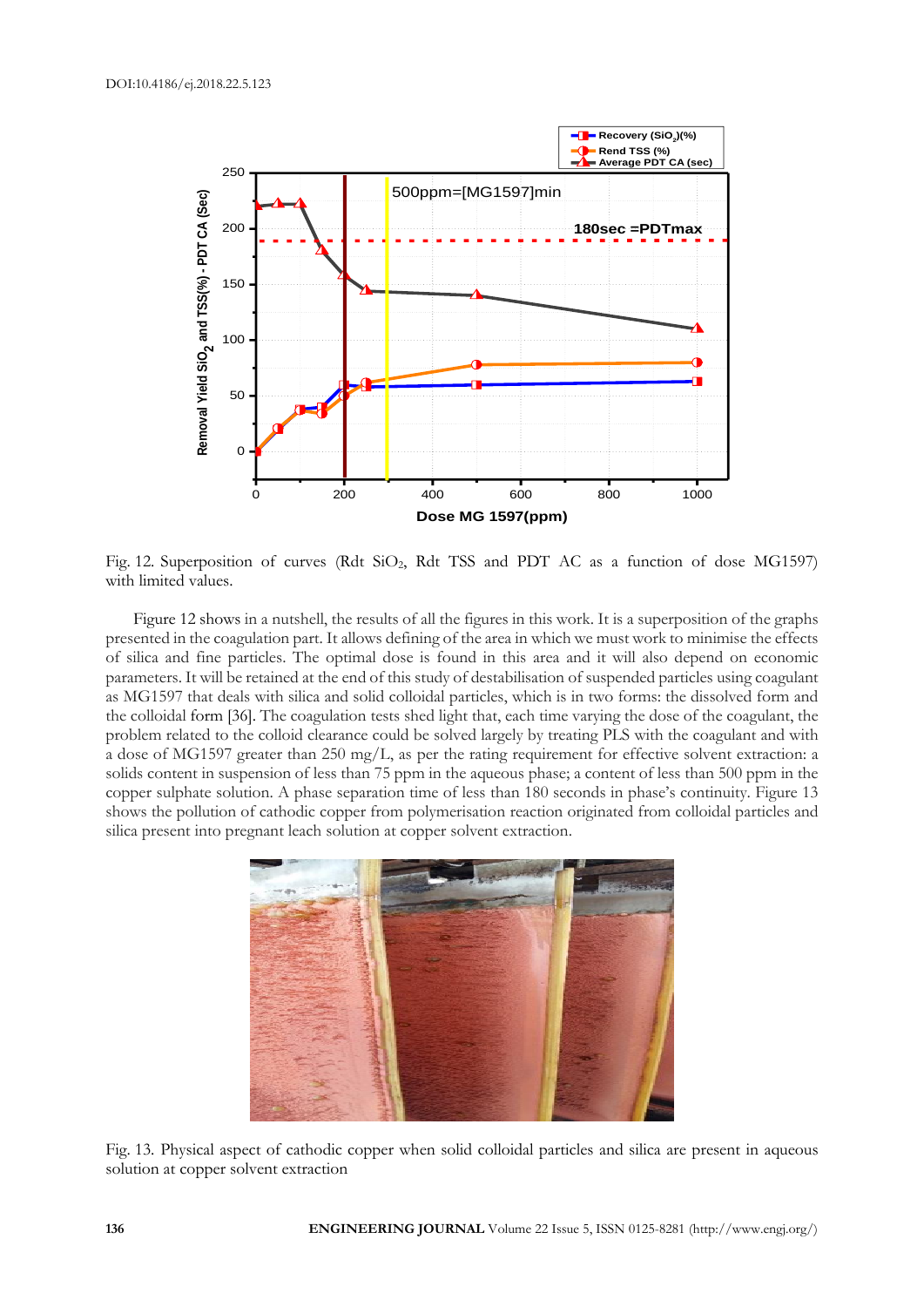#### **5. Conclusion**

The purpose of this study was to propose a method that could reduce silica and colloidal solid particles impurities contained in the copper bioleachate solution, because this poses several challenges for postleaching operations (solvent extraction-stripping and electrowining) in mining factories.

Several jar-tests were carried out to determine an optimal destabilisation dose of these fine particles. The dose of Magnafloc 1597 coagulant was varied between (0–1000 ppm) while the settling time remained fixed throughout the tests, i.e. 45 minutes. The results of these tests showed that the coagulation technique has been effective in reducing impurities and therefore reducing the phase separation time with 250 ppm of Magnafloc 1597 effectively reduced the disengagement time from 230 seconds to 180 seconds in aqueous continuity. So, any dose greater than 100 ppm of Magnafloc 1597 will bring this time into the set point margin.56, 25% of suspensoids have been removed and 68% of silica. It can therefore be suggested to treat the bioleachate solution by carrying out pilot scale tests as well as an economical assessment of the removal technique is recommended in order to make a substantial approach for further consideration.

#### **References**

- [1] D. Dreisinger, "Copper leaching from primary sulphides: Options for biological and chemical extraction of copper," *Hydrometallurgy*, vol. 83, no. 1-4, pp. 10-20, 2006.
- [2] G. Kordosky and M. Virnig, "Copper leaching aids—Compatibility with the copper SX process," in *Copper*, Toronto, Canada, 26-29 August 2007, pp. 15-24. P. A. Riveros, D. G. Dixon, D. B. Dreisinger, and M. J. Collins, Eds. Montreal, Quebec: Canadian Institute of Mining Metallurgy and Petroleum.
- [3] G. Kordosky, "Copper solvent extraction reagents: Past, present, and future," in *Expomin 2000 Proceedings*, Society for Mining, Metallurgy, and Exploration, Santiago, 2000.
- [4] J. Peacey, X. J. Guo, and E. Robles, "Copper hydrometallurgy—Current status, preliminary economics, future direction and position versus smelting," *Transactions of Nonferrous Metals Society of China*, vol. 14, no. 3, pp. 560-568, 2004.
- [5] S. E. Jørgensen, B. C. Patten, and M. Strasˇkraba, "Ecosystems emerging: Openness," *Ecol. Model*, vol. 117, no. 1, pp. 41-64, 1999.
- [6] D. Dreisinger, "Hydrometallurgical treatment of arsenic containing materials," in *Conference of Metallurgists Proceedings*, Vancouver, Canada, 2014.
- [7] L. G. Bergh and J. B. Yianatos, "Current status and limitations of copper SX/EW plants control," *Minerals Engineering*, vol. 14, no. 9, pp. 975-985, 2001.
- [8] T. Robinson, "Innovations in solvent extraction," in *Copper*, Toronto, Canada, 26-29 August 2007. P. A. Riveros, D. G. Dixon, D. B. Dreisinger, and M. J. Collins, Eds. Montreal, Quebec: Canadian Institute of Mining Metallurgy and Petroleum.
- [9] B. Panchal and J. Pandya, "Extraction of phenol from aqueous stream into emulsion liquid membrane," *Int. J. Curr. Trends in Eng. Res.*, vol. 2, no. 4, pp. 145−153, 2016.
- [10] B. Sengupta, M. S. Bhakhar, and R. Sengupta, "Extraction of copper from ammoniacal solutions into emulsion liquid membranes using LIX 84I," Hydrometallurgy 89: 311-318. 2007.
- [11] E. R. de San Miguel, J. C. Aguir, J. P. Bernal, M. L. Ballinas, M. T. J. Rodriguez, J. de Gyves, and K. Chimmel, "Extraction of Cu(II), Fe(III), Ga(III), Ni(II), In(III), Co(II), Zn(II) and Pb(II) with LIX 984 dissolved in n-heptane," *Hydrometallurgy*, vol. 47, no. 1, pp. 19–30, 1997.
- [12] E. Paatero and Johan Sjohlom, "Phase behaviour in metals extraction system," *Hydrometallurgy*, vol. 25, no. 2, pp. 231-256, 2008.
- [13] M. L. Rami "Stability testing of the colloidal dispersal of zircone Yttrium for the manufacturing of ceramic with fine grains (beads)," (in French) Doctoral thesis, University of Toulouse, Process Engineering and Environment, Toulouse III, 2010.
- [14] R.Vaillancourt, "Removal of phosphorus and the suspension materials optimized by the use chitosane and muds treatment through anaerobic digestion," (in French) Report sponsored by SODIM, University of Quebec, School of High Technology, Chemical Processing, Quebec, 2008.
- [15] O. Lakhdari, "Effect of coagulation-flocculation on the quality of pure water of the Step of Ain EL Houtz," Biomed Research International, Algiers, Algeria, 2011.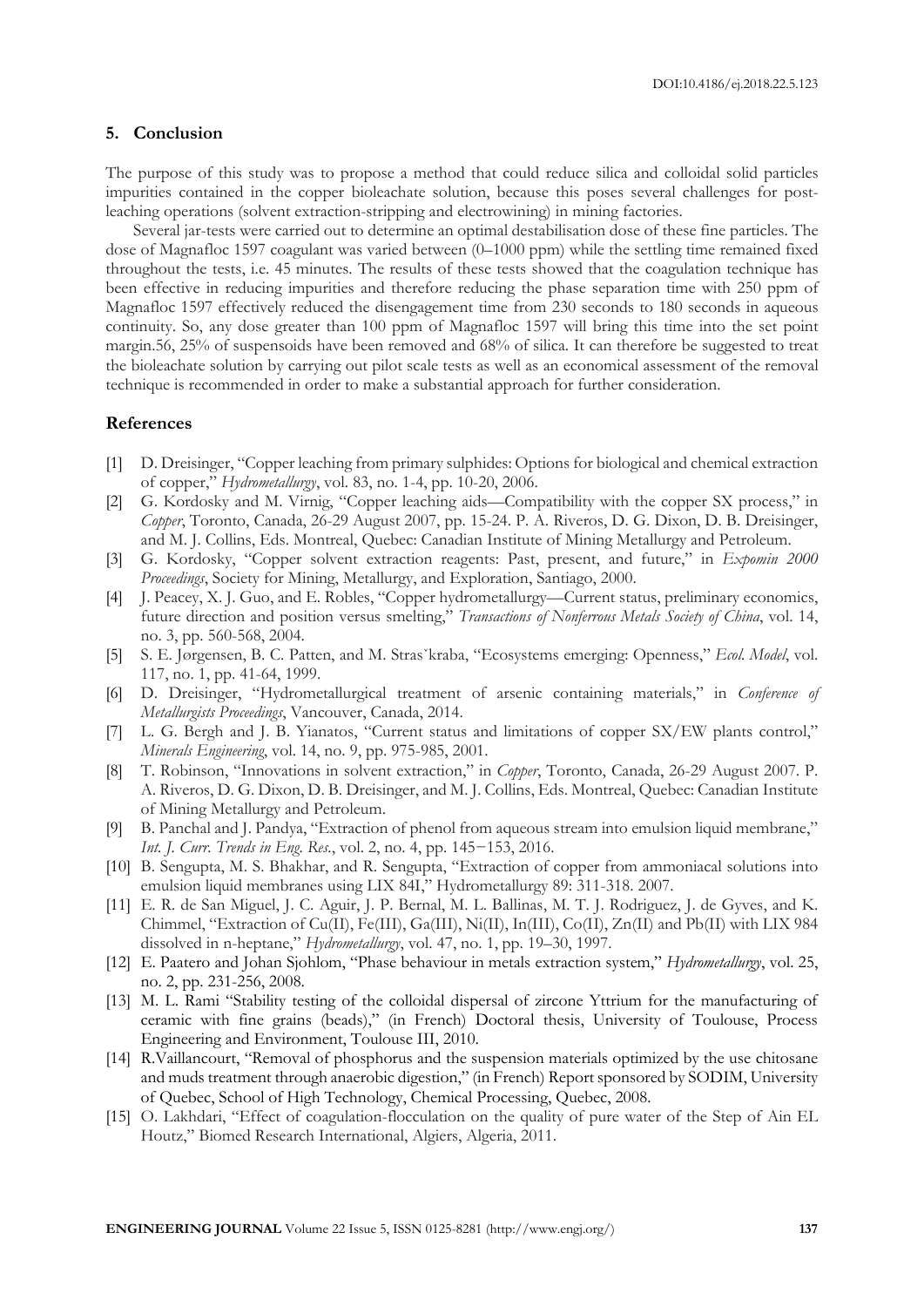- [16] A. Pačevski, E. Libowitzky, P. Živković, R. Dimitrijević, and L. Cvetković "Copper-bearing pyrite from the Čoka Marin polymetallic deposit, Serbia: Mineral inclusions or true solid-solution?," *The Canadian Mineralogist*, vol. 46, no. 1, pp. 249-261, 2008.
- [17] J. T. Shipman, J. D. Wilson, C. A. Higgins, and O. J. Torres, *An Introduction to Physical Science*. Boston: Cengage Learning, 2016. doi:10.1126/science.18.452.271-g
- [18] S. Apithanyasai, P. Nooaek, and N. Supakata, "The utilization of concrete residue with electric arc furnace slag in the production of geopolymer bricks," *Engineering Journal*, vol. 22, no. 1, pp. 1-14, Jan. 2018.
- [19] K. J. Nyembwe, M. E. Makhatha, and K. Mageza, "Waste foundrys and mineralogical characterisation: The impact of cast alloy, casting temperature and molding additive on the nature waste foundry sand," *Engineering Journal*, vol. 21, no. 7, pp. 1-14, 2017.
- [20] S. Nayak and K. Singh, "Instrumental characterization of clay by XRF, XRD and FTIR," *Journal of Bulletin of Material Science*, vol. 30, pp. 235-238, 2007.
- [21] B. Saikia and G. Parthasarathy, "Fourier transform infrared spectroscopic characterization of kaolinite from Assamad Meghalaya, North Eastern India," *Journal of Modern Physics*, vol. 1, pp. 206-210, 2014.
- [22] O. M. James, F. Adekola, E. Odebumni, and J. I. D. Adekeye, "Benefication and characterization of a bentonite from North-eastern Nigerian," *Journal of North Carolina Academy of Science*, vol. 124, pp. 154- 158, 2008.
- [23] G. M. Ritcey, "Crud in uranium solvent extraction," presented at *14th Int. Mineral Processing Congress*, Oct. 17-23, 1982, Toronto, Canada.
- [24] J. Gnoinski, K. C. Sole, D. R. Swart., R. F. Maluleke, G. Diaz, and F. Sanchez, "Highlights and hurdles in zinc production by SX: The first four years at Skorpion Zinc," presented at *International SX Conference ISEC 2008*, B. Moyer, Ed., Canadian Institute of Mining, Metallurgy and Petroleum, Montreal.
- [25] *Cognis Operation of Copper Solvent Extraction Plants – A Cognis Overview*, 2009.
- [26] G. M. Miller, D. J. Readett, and P. Hutchinson, "Experience in operating the Girilambone copper SX– EW plant in changing chemical environments," *Minerals Engineering*, vol. 10, no. 5, pp. 467–481, 1997.
- [27] I. Latour, R. Miranda, and A. Blanco, "A Silica removal from newsprint mill effluents with aluminum salts," *Chem. Eng. J.*, vol. 230, pp. 522–531, 2013.
- [28] I. Latour, R. Miranda, and A. Blanco "Silica removal in industrial effluents with high silica and low hardness," *Environ. Sci. Pollut. Res.*, vol. 21, no. 16, pp. 9832-9842, 2014.
- [29] A. M. Al-Rehaili, "Comparative chemical clarification for silica removal from RO groundwater feed," *Desalination*, vol. 159, pp. 21–31, 2003.
- [30] R. Sheikholeslami and J. Bright "Silica and metals removal by pre-treatment to prevent fouling of reverse osmosis membranes," *Desalination*, vol. 143, pp. 255-267, 2002.
- [31] S. Rimdusit, K. Punson, I. Dueramae, A. Somwangthanaroj, and S.Tiptipakorn, "Rheological and thermomechanical characterizations of fumed silica-filled polybenzoxazine nanocomposites," *Engineering Journal*, vol. 15, no. 3, pp. 27-38, 2011.
- [32] A. H. Mahvi, G. K. Feizabadi, M. H. Dehghani, and S. Mazloomi, "Efficiency of different coagulants in pre-treatment of composting plant leachate," *J. Bio.*  $\mathcal{O}^E E n v$ . Sci., vol. 6, no. 6, p. 21-28, 2015.
- [33] M. T. Samadi, M. H. Saghi, A. Rahmani, J. Hasanvand, S. Rahimi, and M. Shirzad, "Hamadan landfill leachate treatment by coagulation-flocculation process," *Iranian Journal of Environmental Health Science & Engineering*, vol. 7, no. 3, pp 253-258, 2010.
- [34] J. Menacho and Y. Zivkovic, "Control of emulsions in solvent extraction processes: Hydro-metallurgical congress on copper," presented at *Hydro-metallurgical Congress on Copper*, Valparaiso, Chile, 1994.
- [35] C. A Morais and V. S. T. Ciminelli, "Process development for the recovery of high-grade lanthanum by solvent extraction," *Hydrometallurgy*, vol. 73, pp. 237-244, 2004.
- [36] B. I. Mbuya, M. B. Kime, C. M. Kabeya, and A. T. Kaniki, "Clarification and solvent extraction studies of a high talc containing copper aqueous solution," *J Mater Res Technol.*, 2017, to be published.
- [37] N. B. du Preez and J. J. Taute. "Evaluation of copper solvent-extraction circuit data and performance," in *Proc. the 8th Southern African Base Metals Conference Livingstone, Zambia*, 6–8 Jul. 2015, pp. 291-302.
- [38] D. F. Haghshenas, D. Darvishi, H. Rafieipour, E. K. Alamdari, and A. Salardini, "A comparison between TEHA and Cyanex 923 on the separation and the recovery of sulfuric acid from aqueous solutions," *Hydrometallurgy*, vol. 97, no. 3-4, pp. 173-179, 2009.
- [39] C. L. Nistor, R. Ianchis, M. Ghiurea, C.A. Nicolae, C.I. Spataru, D.C. Culita, J. Pandele-Cusu, V. Fruth, F. Oancea, and D. Donescu, "Aqueous dispersions of silica stabilized with oleic acid obtained by green chemistry," *Nanomaterials*, vol. 6, no. 9, 2016.